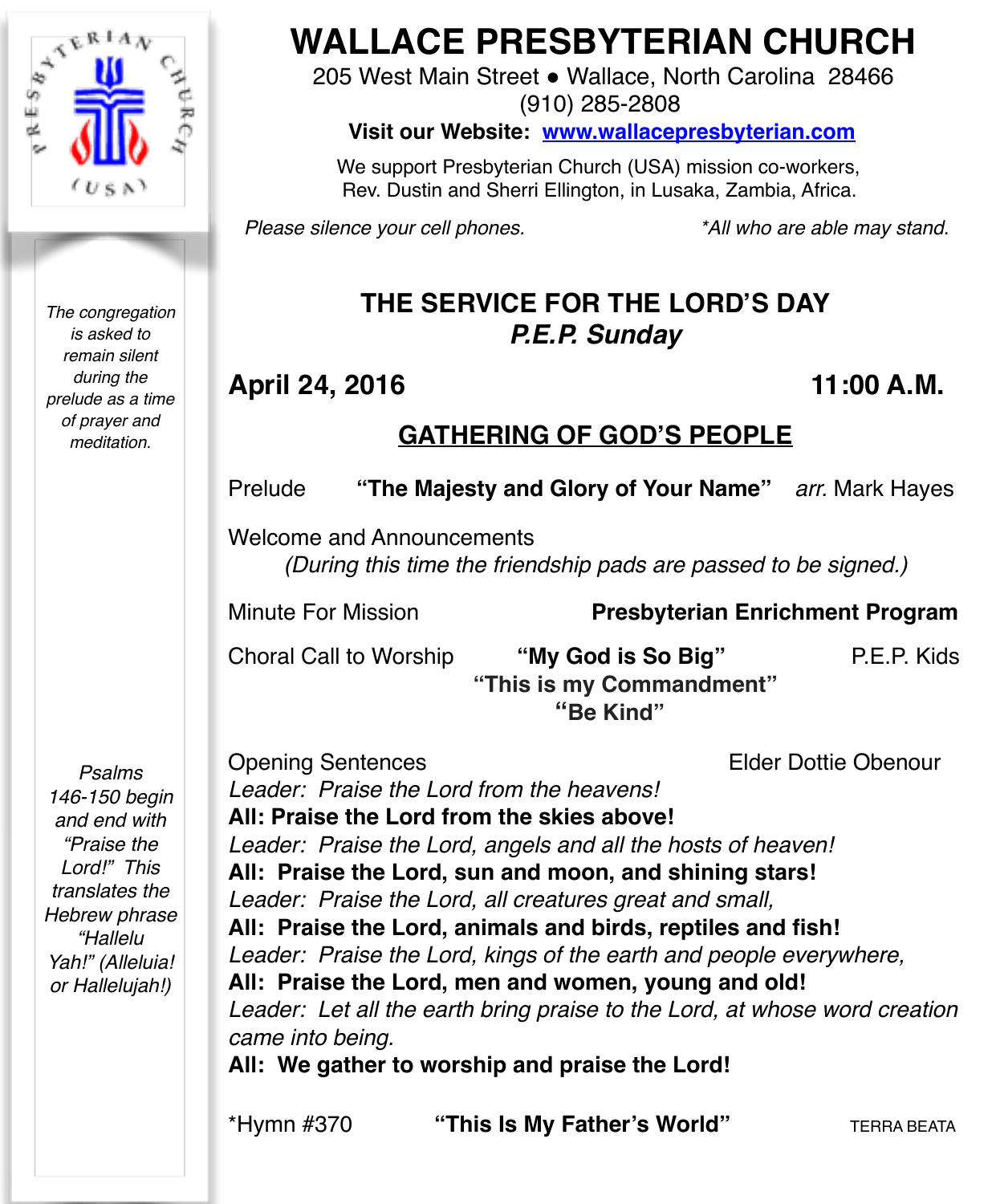*Today's Prayer of Confession is based on a section of The Scots Confession, which was written by John Knox and five other ministers in four days and ratified by the Scottish Parliament in 1560.*

\*Unison Prayer of Confession

*Holy Creator, we confess and acknowledge that you created us in your own image and likeness, so that in our whole nature no imperfection could be found. From this dignity and perfection man and woman have fallen, both conspiring against your sovereign majesty. We have shown ourselves hostile to you, and have made ourselves servants to sin. And thus everlasting death has power and dominion over us all, unless we are reborn from above. By the power of the Holy Spirit, work this rebirth in us, creating in our hearts the confidence of chosen ones, with assured faith in your promise revealed to us in your Word; by this faith we grasp Christ Jesus with the graces and blessings promised in him. Amen.*

\*Responsive Assurance of Pardon *Leader: Friends, this is the Good News:* **All: In Jesus Christ, we are forgiven!** *Leader: And we are not only forgiven, we are also freed.* **All: Let us go out into the world as people made new by God. Alleluia! Amen.**

\*Gloria Patri Hymn #581 *Glory Be to the Father*

## **PROCLAIMING GOD'S WORD**

**Presbyterian Enrichment Program (P.E.P.) Offering**

Children's Sermon

Anthem **"This Is My Father's World"** arr. Cindy Berry

*This is my Father's world, and to my listening ears All nature sings and round me rings the music of the spheres. This is my Father's world. I rest me in the thought Of rocks and trees, of sky and seas; His hands the wonders wrought. This is my Father's world. The birds their carols raise. The morning light, the lily white declare their Maker's praise. This is my Father's world. He shines in all that's fair. In the rustling grass I hear Him pass. He speaks to me everywhere. This is my Father's world. O let me ne'er forget That though the wrong seems oft so strong, God is the Ruler yet. This is my Father's world. The battle is not done. Jesus who died will be satisfied, and earth and heaven be one.*

Prayer for Illumination

*Eternal God, your Spirit inspired those who wrote the Bible and enlightens us to hear your Word fresh each day. Help us to rely always on your promises in Scripture. In Jesus' name we pray. Amen.*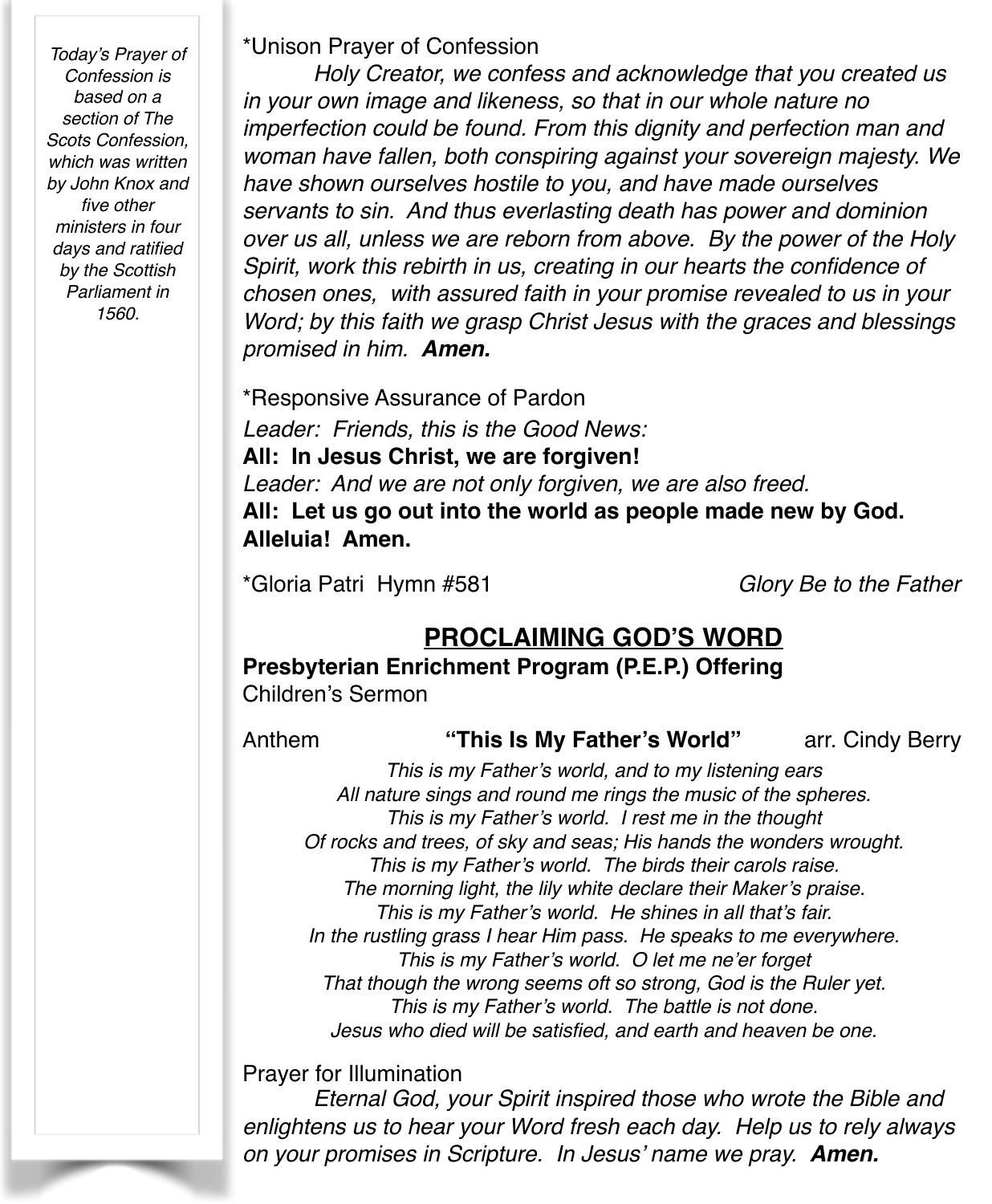New Testament Lesson Elder Dottie Obenour

 *Revelation 4:1-11* +Page 997

\*Hymn #15 LASST UNS ERFREUEN

**"All Creatures of Our God and King"**

Old Testament Lesson *Psalm 148* + Page 508

Sermon "Hallelujah! Praise the Lord!" Dr. Philip K. Gladden

A Time for Reflection

Pastoral Prayer with The Lord's Prayer

### **GIVING THANKS TO GOD**

Presentation of Tithes and Offerings

Offertory **"This Is My Father's World"** *arr.* Vicki Collinsworth *(in Celtic style)* 

\*Doxology and Prayer of Dedication *Praise God from whom all blessings flow; Praise Him all creatures here below; Praise Him above ye heavenly host; Praise Father, Son, and Holy Ghost. Amen.*

\*The Affirmation of Faith The Apostles' Creed

I believe in God the Father Almighty, Maker of heaven and earth, And in Jesus Christ his only Son our Lord; who was conceived by the Holy Ghost, born of the Virgin Mary, suffered under Pontius Pilate, was crucified, dead, and buried; he descended into hell; the third day he rose again from the dead; he ascended into heaven, and sitteth on the right hand of God the Father Almighty; from thence he shall come to judge the quick and the dead. I believe in the Holy Ghost, the holy catholic Church, the communion of saints, the forgiveness of sins, the resurrection of the body, and the life everlasting. **Amen.**

\*Hymn #667 **"When Morning Gilds the Skies"** LAUDES DOMNI

*St. Augustine, the 4th century bishop and theologian, said, "A Christian should be an alleluia from head to foot!"*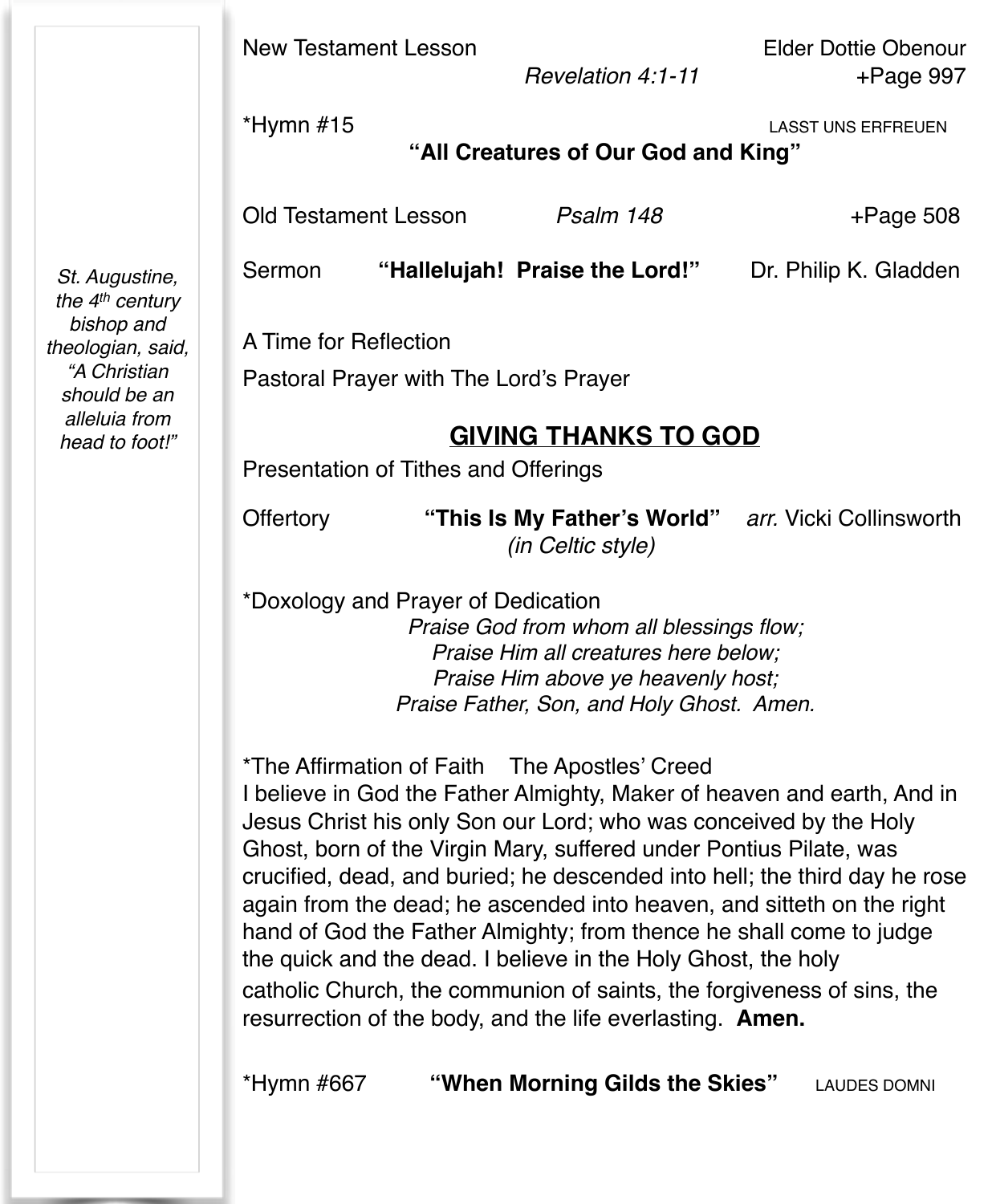*"Let everything that breathes praise the Lord! Praise the Lord! Hallelujah!"*

*Psalm 150:6*

*"Hallelujah! For the Lord our God the Almighty reigns."*

*Revelation 19:6*

\*Benediction

\*Choral Benediction **"Amen"** African-American *Amen. Amen. Amen. Amen. Amen,*! !

\*Postlude

\**All who are able may stand.* +*The page number in the pew Bible.*



Monday, May 2, 2016 • 6:45PM **WALLACE FIRST BAPTIST CHURCH** 408 W. Main St., Wallace, NC 28466 www.wallacefirstbaptist.org · church phone (910) 285-2534

Ingers & Orchestra is comprised of church musicians from across North Carolina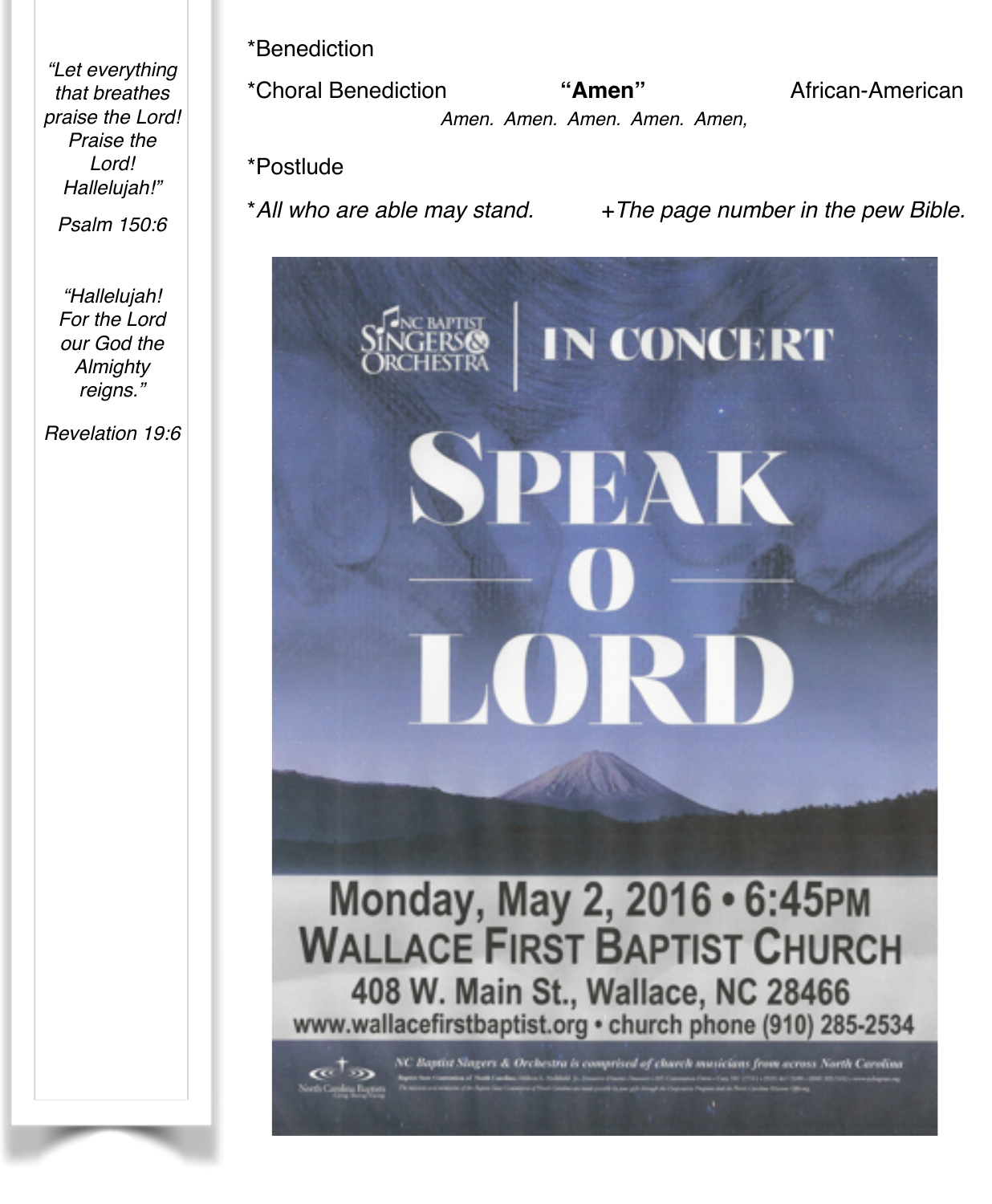| <b>WEEKLY CALENDAR</b> |                                                 |                                            |
|------------------------|-------------------------------------------------|--------------------------------------------|
| Sunday, April 24       | P.E.P. Sunday (Presbyterian Enrichment Program) |                                            |
|                        | $9:40$ am                                       | <b>Opening Assembly</b>                    |
|                        | 10:00 am                                        | <b>Sunday School</b>                       |
|                        | $11:00$ am                                      | Worship/P.E.P. Singers & Offering          |
|                        | 5:00-7:00 pm                                    | Youth Fellowship visit Vidant Hospital-    |
|                        |                                                 | Kenansville                                |
| Tuesday, April 26      |                                                 | No SonRise Service                         |
| Wednesday, April 27    | $10:00$ am                                      | <b>Bible Study, Church Office Building</b> |
|                        | 7:30 pm                                         | <b>Choir Practice</b>                      |

# **NOTES AND ANNOUNCEMENTS**

- **"Today we highlight our Presbyterian Enrichment Program (P.E.P.),** a Christian Education ministry for 3 & 4 year olds in our community. This ministry is more than twenty-five years old. Dee Thompson is our P.E.P. director and Ann Love is her assistant. We will take up a special offering today to benefit P.E.P.
- " **There will be** no Tuesday SonRise Worship April 26, May 3, 10, or 17. The worship will resume on May 24.
- " **Please join** the minister for a Bible study on Revelation 21:22 22:5 on Wednesday, April 27 at 10:00 a.m. in the Church Office Building.
- " **Congratulations to Dr. Worth Longest,** son of Philip and Georgia Longest, who was inducted into the American Institute for Medical and Biological Engineering College of Fellows on April 4 in Washington, D.C. Worth is a graduate of Wallace-Rose Hill High School and a professor in the Department of Mechanical and Nuclear Engineering at Virginia Commonwealth University in Richmond, VA.
- "**New Directory:** Please take time to fill out the New Directory Form here in the bulletin. May 8 is the deadline to turn in these forms. If you have already filled out one, Thank you!

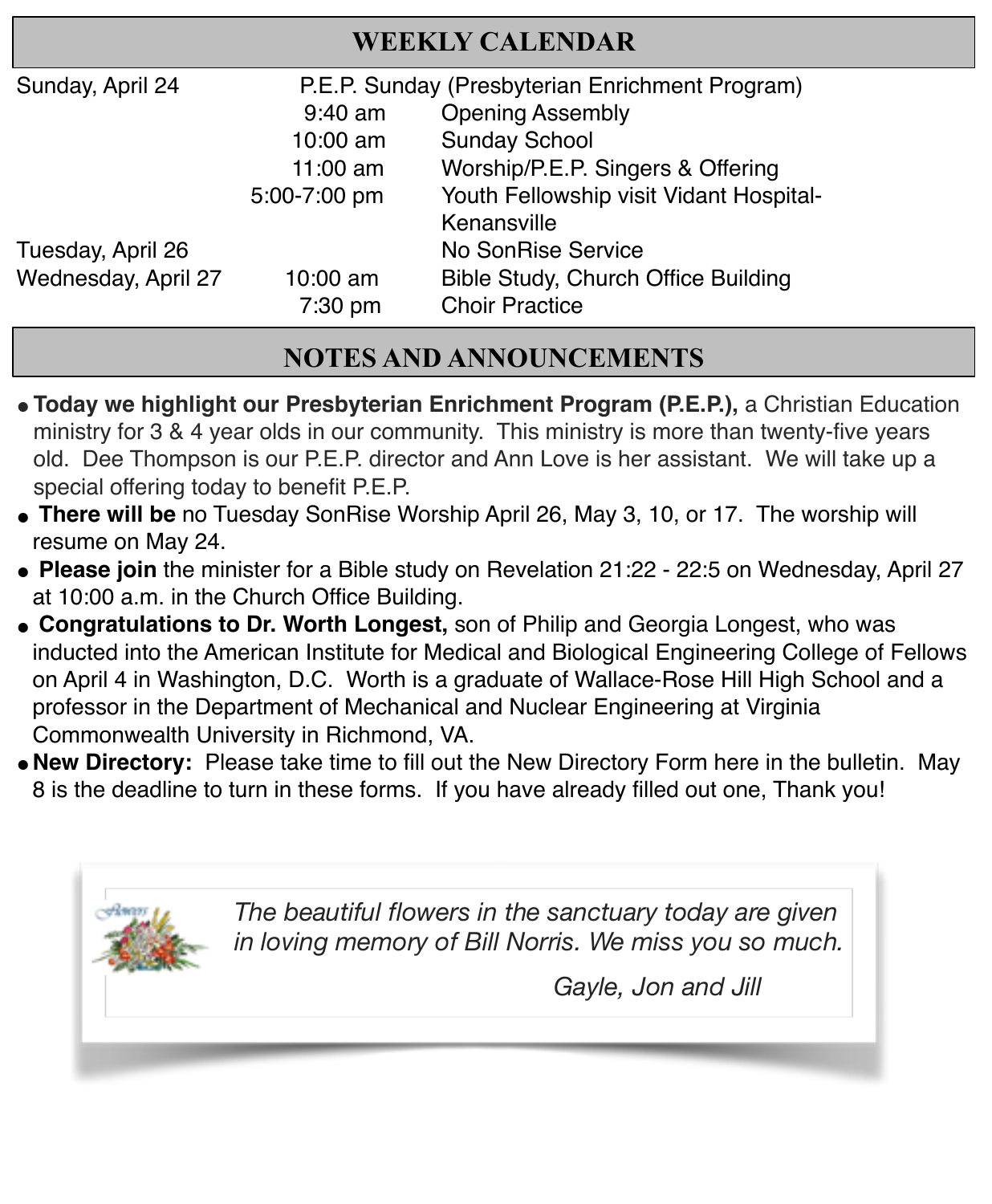

**04/24:** Lydia Woodard & Hope Turnbull **04/24:** Charley & Harriet Fa<br>**05/01:** Madelyn Coombs & Gerri Hanson **05/01:** Bill & Susan Walters **05/01: Madelyn Coombs & Gerri Hanson** 



**Opening Church Building: April 16-30:** Jack Blackney **May 1-15:** Jim Simpson

# **USE TERS**

**Freddy Hall, Leader** 

Harvey Knowles Wayne Casteen J Parker

**COLLEGE** YOUTH WORSHIP LEADERS

**04/24:** Cameron & Reese Blue **05/01:** Garrett Bullard & Rance Creech



**Myree Bland home, Avalee Bowman-** The Oaks at Mayview, Raleigh, **N.H. Carter**, **Billy Cavenaugh,** Leukemia, **Joe Dormagen** (Verlie Wells' son-in-law), **Amy Edgerton-**cancer, **Thomas Edgerton Family, Betty Hall,** (Davis Health Care Center, Wilmington) **Wright Lanier Family, Ann Quinn,** (Mary Carone's sister)-cancer, **John Rau**, **Brison Ricker** (15 years old in Michigan, diagnosed with inoperable brain tumor) **Dr. Jack Robinson Family**, **Judy Robinson, George Walker-**Rosemary, **Kelsea Webster, Verlie Wells-**Rosemary, **Members and friends in the armed services: Jason Payne.** 

**(When you request a name to be put on the prayer list, please notify the church office when you wish it to be taken off)**



# **Group leaders needed for Camp Kirkwood**

# **Vacation Bible School Camp, June 13-16**

This summer, Vacation Bible School returns to Camp Kirkwood with many other Presbyterian churches from our area. Last summer's camp was a huge success, and this year we expect it to be even bigger.

One of our needs is for adults who can commit to being a Group Leader for the week. This job entails making sure your group of campers makes it from station to station during the day. Activities, such as Bible Stories, Music, Crafts and Games, will be headed up by other individuals. Your main job will be to make sure that everyone in your group stays safe and is where they need to be.

Each day will begin at 9 a.m., and end at 3 p.m., Monday thru Thursday, June 13-16. To help, please see Curt Simpson, or call him at (910) 290-2194, or email him at [curt.simpson@gmail.com.](mailto:curt.simpson@gmail.com)

More details on registration for campers (K-5th grade) and all helpers will be coming soon. Let's help make this the best VBS ever!